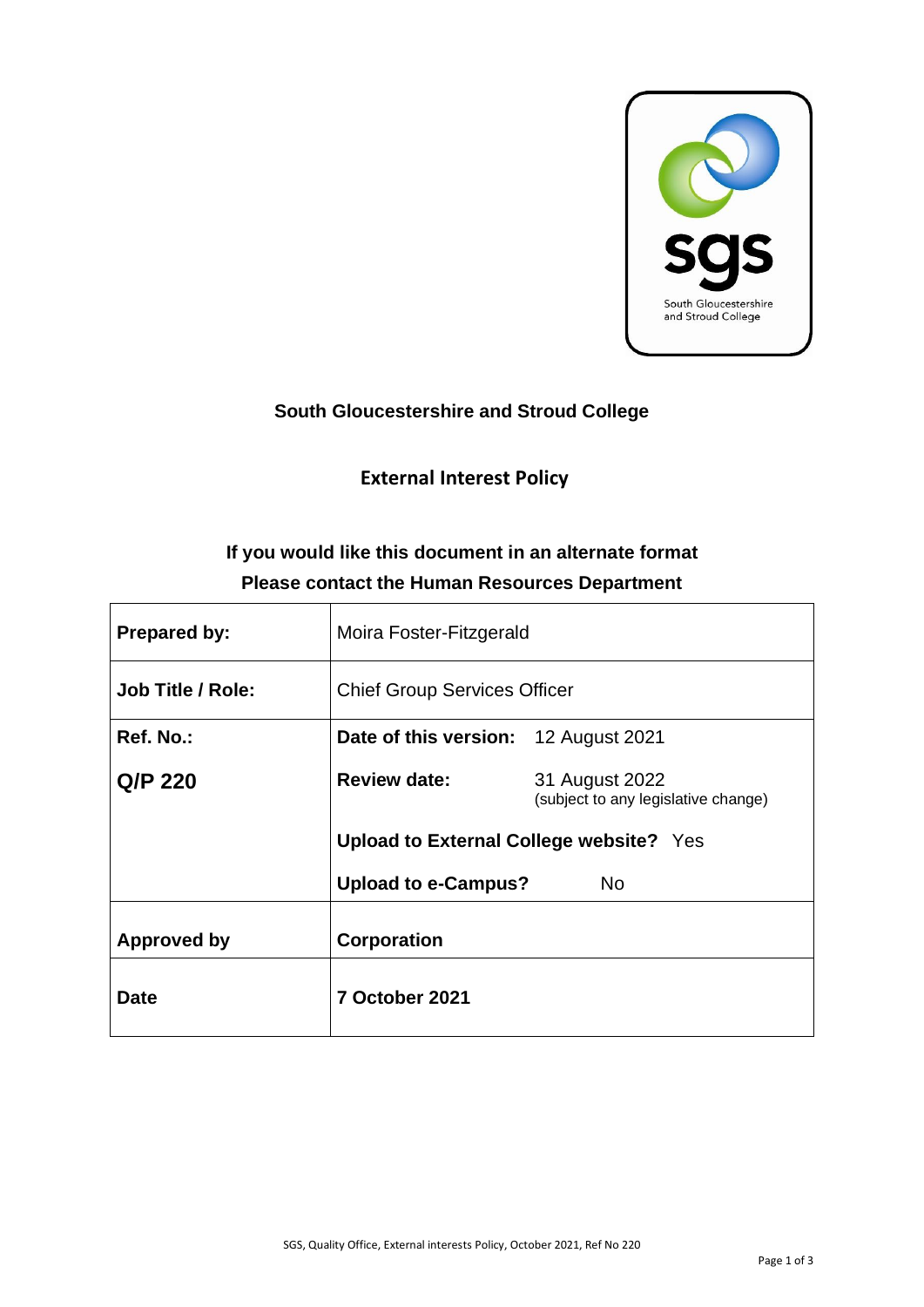### **MANDATORY INITIAL IMPACT SCREENING**

Completed by:

Moira Foster-Fitzgerald Chief Group Services Officer 12/08/2021

|  |  | roup Services Officer | $\vert$ 12/ |
|--|--|-----------------------|-------------|
|  |  |                       |             |

I have read the guidance document: Completing a Policy Impact Assessment? ✓ If this policy has been up-dated, please tick to confirm that the initial impact screening has also been reviewed:

| <b>EQUALITY AND DIVERSITY IMPACT ASSESSMENT</b>                                                                                                                               |                                                                              |  |  |  |                               |
|-------------------------------------------------------------------------------------------------------------------------------------------------------------------------------|------------------------------------------------------------------------------|--|--|--|-------------------------------|
| Characteristic                                                                                                                                                                | This policy seeks to:                                                        |  |  |  |                               |
| Age                                                                                                                                                                           | No appreciable impact                                                        |  |  |  |                               |
| Disability                                                                                                                                                                    | No appreciable impact                                                        |  |  |  |                               |
| <b>Faith or Belief</b>                                                                                                                                                        | No appreciable impact                                                        |  |  |  |                               |
| Gender                                                                                                                                                                        | No appreciable impact                                                        |  |  |  |                               |
| Race or Ethnicity                                                                                                                                                             | No appreciable impact                                                        |  |  |  |                               |
| Orientation                                                                                                                                                                   | No appreciable impact                                                        |  |  |  |                               |
| Gender reassignment                                                                                                                                                           | No appreciable impact                                                        |  |  |  |                               |
| Economic disadvantage                                                                                                                                                         | No appreciable impact                                                        |  |  |  |                               |
| <b>Rural isolation</b>                                                                                                                                                        | No appreciable impact                                                        |  |  |  |                               |
| Marriage                                                                                                                                                                      | No appreciable impact                                                        |  |  |  |                               |
| Pregnancy & maternity                                                                                                                                                         | No appreciable impact                                                        |  |  |  |                               |
| Carers & care leavers                                                                                                                                                         | No appreciable impact                                                        |  |  |  |                               |
| Vulnerable persons                                                                                                                                                            | No appreciable impact                                                        |  |  |  |                               |
| Please identify any sections of the policy that specifically seek to maximise<br>N/A<br>opportunities to improve diversity within any of the College's stakeholder<br>groups: |                                                                              |  |  |  |                               |
|                                                                                                                                                                               | Please identify any sections of the policy that specifically seek to improve |  |  |  |                               |
|                                                                                                                                                                               | equality of opportunity within any of the College's stakeholder groups:      |  |  |  |                               |
| If you have ticked yes (red), which<br>Is there any possibility that this policy                                                                                              |                                                                              |  |  |  |                               |
| characteristic will be most affected?<br>could operate in a discriminatory way?<br>$\Box$<br>$\pmb{\times}$<br>Choose an item.                                                |                                                                              |  |  |  |                               |
|                                                                                                                                                                               | If yes please confirm that the Policy has been sent for a full Equality      |  |  |  | Click or tap to enter a date. |
| П<br>& Diversity Impact Assessment, and note the date:                                                                                                                        |                                                                              |  |  |  |                               |

**Note:** if the policy does not seek to increase diversity or improve equality you should go back and review it before submitting it for approval.

| <b>MAPPING OF FUNDAMENTAL RIGHTS</b>   |                                             |  |
|----------------------------------------|---------------------------------------------|--|
| Which United Nations Convention on     | Art. 15 Freedom of association              |  |
| the Rights of the Child (UNCRC), Right | Art. 13 Freedom of expression               |  |
| does this policy most protect:         |                                             |  |
| Which Human Right (HRA) does this      | Art. 10 Freedom of expression               |  |
| policy most protect:                   | Art. 11 Freedom of assembly and association |  |

#### **DATA PROTECTION & PRIVACY BY DESIGN SCREENING** Tick to confirm that you have considered any data protection issues as part of the design and implementation of this policy; and, that implementing this policy will not result in the collection, storage or processing of personal data outside of official College systems: ✓

Tick to indicated that this policy has or requires a Data Privacy Impact Assessment: │ │ │ │ │

✓

 $\delta$ sgs